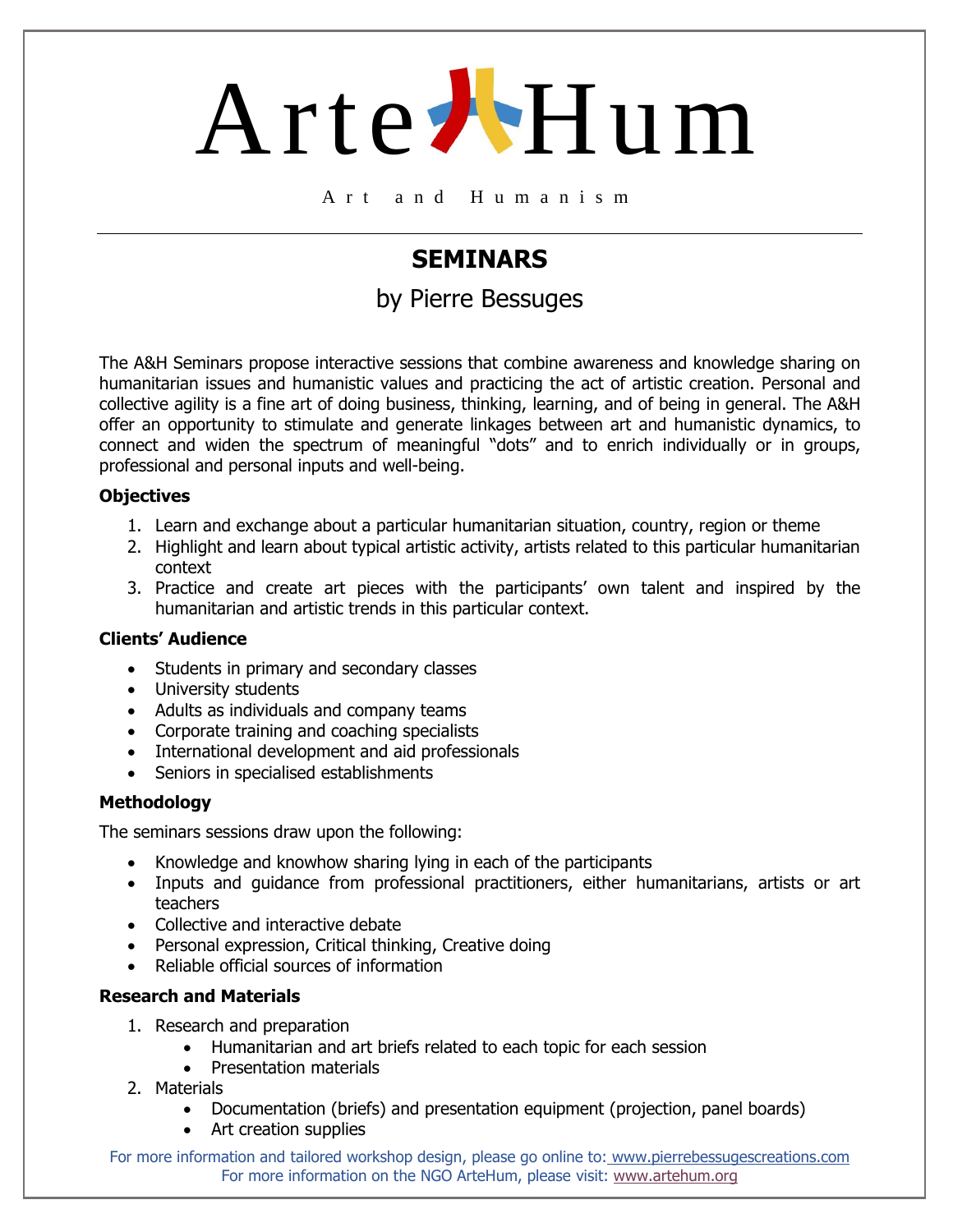## Arte Hum

A r t a n d H u m a n i s m

#### **EXAMPLE**

#### **Generic Design for a 3-hour Session**

A session will typically have a duration of 3 hours (180 min), organised as follows:

| <b>Activity</b>                                                | Methodology                                               | <b>Expected outputs</b>                                     | <b>Duration</b>  |
|----------------------------------------------------------------|-----------------------------------------------------------|-------------------------------------------------------------|------------------|
| <b>Humanitarian and</b><br>art trends on a<br>particular topic | Presentation, illustrations and<br>discussion             | Awareness raised and<br>knowledge shared about the<br>topic | 60 min           |
| <b>Creative practice</b>                                       | Artistic creation                                         | Visualised understanding and<br>interpretation of the topic | $90$ min         |
| <b>Debrief</b>                                                 | Presentations of the creations<br>and collective feedback | Personal accomplishment and<br>creation shared with others  | $30 \text{ min}$ |

#### **Seminar Design**

A full seminar is composed of **a series of sessions**, organised in different **modules**. The workshops are tailored, in content and duration, to fit the clients' needs and expectations.

#### **A- Preliminary module**

One session to introduce and get aware of contemporary humanitarian issues and principles and general overview of humanitarian crises and themes around the world

#### **B- Geographic module**

**B-1 to B-4** - An average of *four sessions* are organised around humanitarian current hotspots, countries or regions – to be determined and selected, for example in contexts such as Haiti, Middle-East, South-East Asia, Latin America, Eastern Africa, Western Africa, Southern Africa, Mediterranean area, etc.

#### **C- Thematic module**

**C-1 to C-4** - An average of *four sessions* are organised around current humanitarian themes – to be determined and selected, for example, among themes such as water, environment, energy, natural resources, climate change, migrations, education, etc.

#### **D- Closing event**

The seminar will end in public event, a final exhibition of the art pieces selected by the participants.

For more information and tailored workshop design, please go online to: [www.pierrebessugescreations.com](http://www.pierrebessugescreations.com/) For more information on the NGO ArteHum, please visit: [www.artehum.org](http://www.artehum.org/)